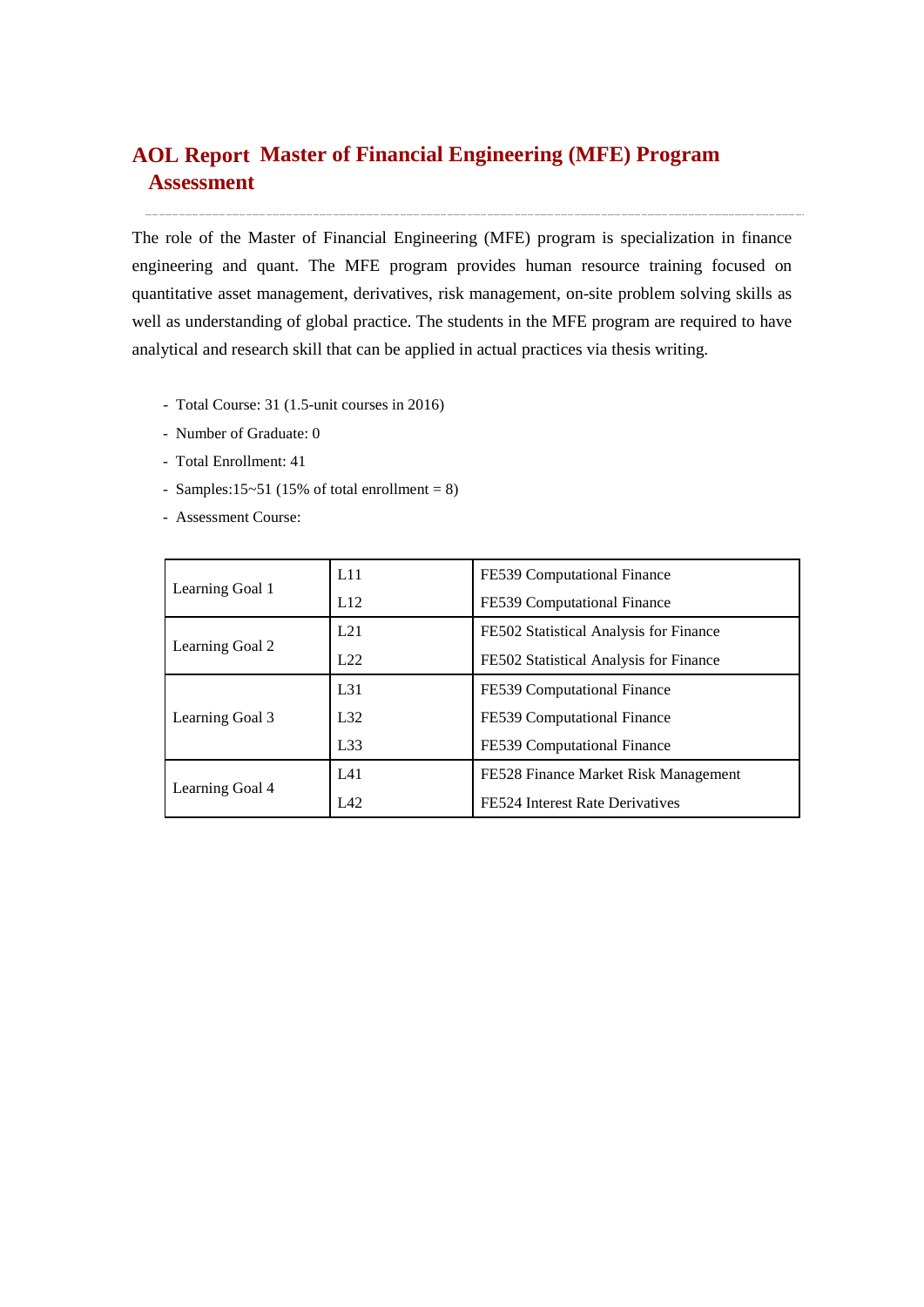## *Outline of assessment*

Overall, the students of the Master of Financial Engineering (MFE) program meet expectations successfully. L1, L2, L3, and L4 have the average scores of 2.18, 2.50, 2.32 and 2.32 which are higher than the criterion value 2 which means students meet the expectations. All scores of traits exceed the criterion.

Students of MFE program achieve high levels in basic theory, analytical research tools, and background about their research areas. However, the relatively low scores in L32 related to graduate will deliver effective presentation accompanied with proper media technology. Moreover, some students have difficulty in finding research sources and identifying objectives. This tendency is confirmed by the low score of traits related to make clear introduction and background.

Students of MFE program have the strengths in making documents rather than delivering presentations. However, they have some troubles in making presentation and demonstrating effective interpersonal communication in a team setting. Therefore, courses related to effective presentation and communication skills should be provided to the students.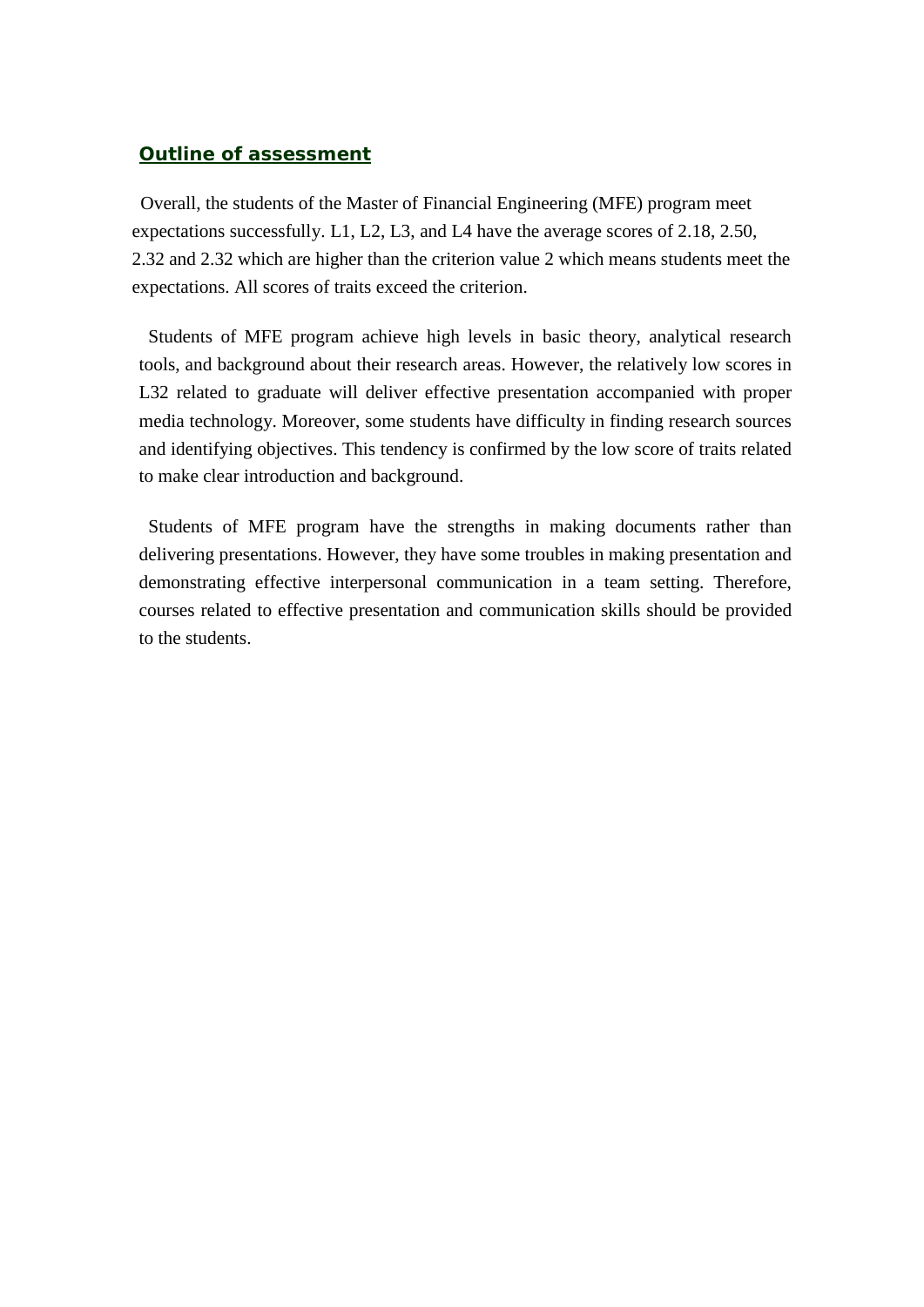## *Overview of assessment*

#### **MFE Program Assessment: Learning Goal 1**

**Our graduates will command analytical thinking in solving complex financial decision problems.**

| <b>Learning Objective</b>                                                                                                                                                                                    | <b>Sample</b>                     | <b>Methods</b>                                                                                |
|--------------------------------------------------------------------------------------------------------------------------------------------------------------------------------------------------------------|-----------------------------------|-----------------------------------------------------------------------------------------------|
| (L11) Graduate will have basic quantitative<br>skills for research<br>$(L12)$ Graduate will use appropriate quantitative<br>analytical techniques to identify problems in<br>finance and develop a solution. | FE539 (N=32),<br>$FE539 (N=32)$ , | - (L11) Test evaluation by<br>faculty<br>- (L12) Test and assignment<br>evaluation by faculty |

Finding

- The average scores for L11 and L12 are 2.31 and 2.04

\* 1 (Fails to Meet Expectations) 2 (Meets Expectations) 3 (Exceed Expectations)

**-** L11 and L12 meet expectations successfully.

- The achievement in application and finding a solution (L11) is higher than that in basic skills (L12).

- In evaluation of L11, the average score of 'Application of quantitative tools' (Trait 4) is higher than others.

- 0% (0/32) of students have difficulty in constructing logic and organization (Trait 1 for L11).

- 0% (0/32) of students could not meet expectations for L12. (get points lower than 2 at least in one trait for L12.)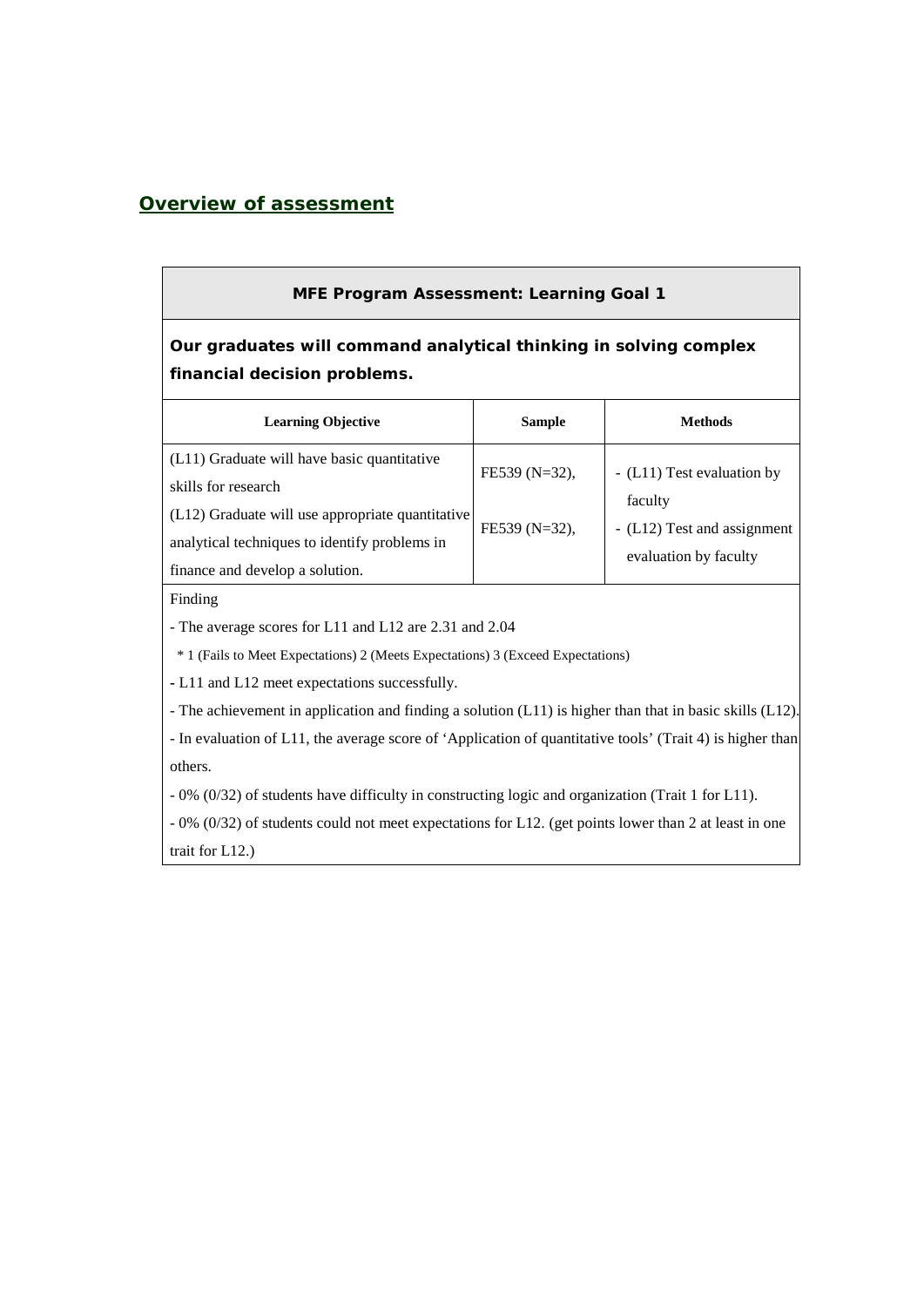### **MFE Program Assessment: Learning Goal 2**

## **Our graduates will have skills (or ability) to conduct quality research.**

| <b>Learning Objective</b>                                           | <b>Sample</b> | Methods                    |
|---------------------------------------------------------------------|---------------|----------------------------|
| (L21) Graduate will engage in management                            |               |                            |
| research and present the findings of such research FE502 ( $N=51$ ) |               | - (L21) Test evaluation by |
| effectively.                                                        |               | faculty                    |
| $(L22)$ Graduate will have basic theory, analytical FE502 (N=51)    |               | - (L22) Test evaluation by |
| research tools, and background about their                          |               | faculty                    |
| research area.                                                      |               |                            |

Findings

- The average score for L21 and L22 are 2.47 and 2.52.

\* 1 (Fails to Meet Expectations) 2 (Meets Expectations) 3 (Exceed Expectations)

**-** L21 and L22 meet expectations successfully.

- Four students 7.8% (4/51) cannot prepare a research (Trait 5 for L21). It means that those students

have difficulty in 'Acceptance finding(Idea is proven)'.

- 'Application of Theory' (Trait 2 for L22) received low mark relatively.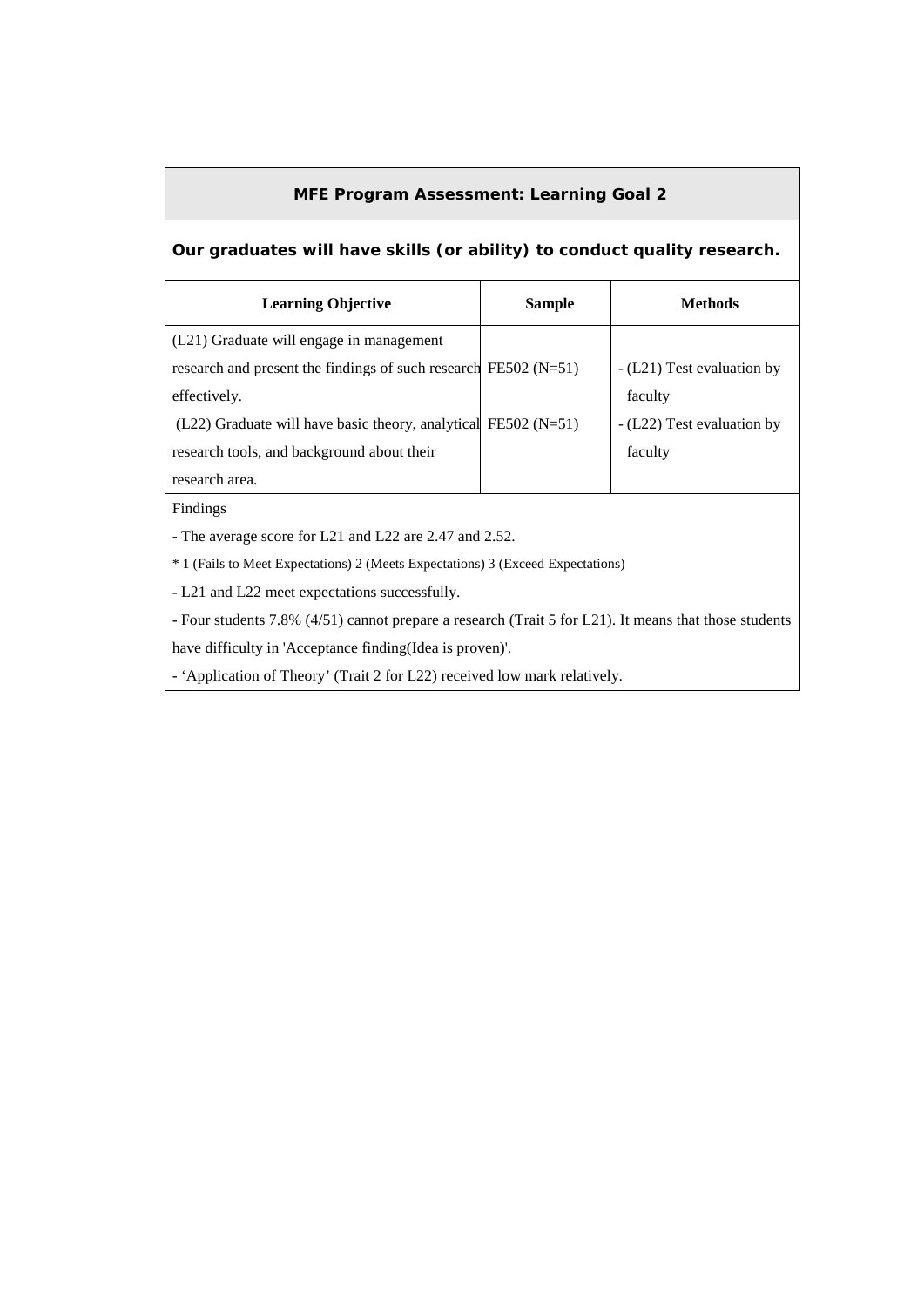#### **MFE Program Assessment: Learning Goal 3**

# **Our graduates will be effective communicators.**

| <b>Learning Objective</b>                                                                                  | <b>Sample</b>  | <b>Methods</b>                                                         |
|------------------------------------------------------------------------------------------------------------|----------------|------------------------------------------------------------------------|
| (L31) Graduate will produce professional<br>business or academic documents.                                | $FE539 (N=32)$ | $-L31$ ) Term paper                                                    |
| (L32) Graduate will deliver effective<br>presentation accompanied with proper media                        | $FE539 (N=32)$ | evaluation by faculty<br>- (L32) Presentation<br>evaluation by faculty |
| technology.<br>(L33) Graduate will demonstrate effective<br>interpersonal communication in a team setting. | $FE539 (N=32)$ | - (L33) Presentation<br>evaluation by faculty                          |
| Finding                                                                                                    |                |                                                                        |

- The average scores for L31, L32 and L33 are 2.48, 2.00, and 2.48, respectively

\* 1 (Fails to Meet Expectations) 2 (Meets Expectations) 3 (Exceed Expectations)

**-** L31, L32 and L33 meet expectations successfully.

- The result shows that students achieve successfully in all learning objectives. (L31, L32, L33)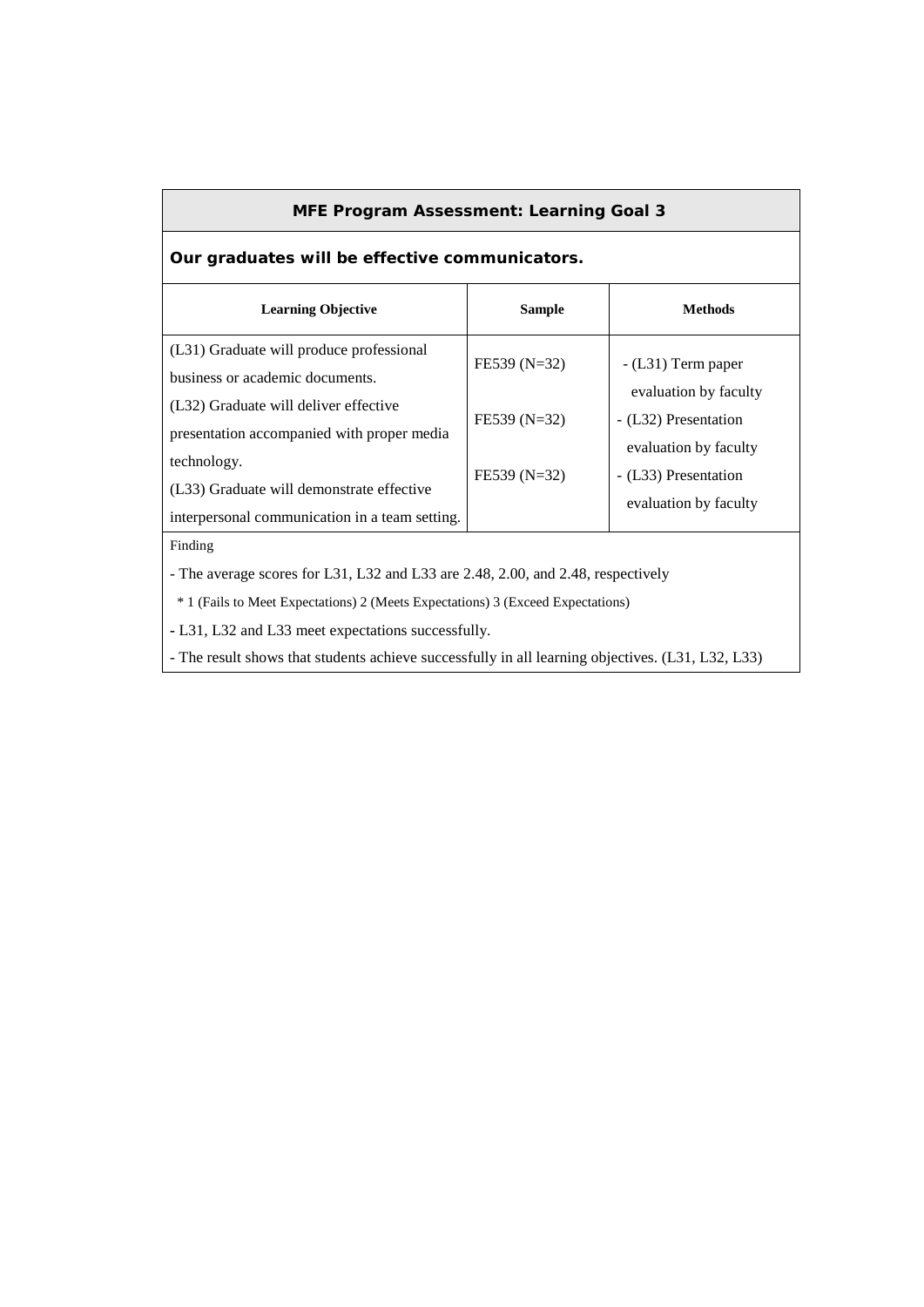#### **MFE Program Assessment: Learning Goal 4**

### **Our graduates will have a global perspective.**

| <b>Learning Objective</b>                                                                                                                                                                                                                  | Sample                           | <b>Methods</b>                                                                                                  |
|--------------------------------------------------------------------------------------------------------------------------------------------------------------------------------------------------------------------------------------------|----------------------------------|-----------------------------------------------------------------------------------------------------------------|
| (L41) Graduate will understand global<br>business issues and relate current<br>issues to emerging business<br>opportunities.<br>(L42) Graduate will take command of<br>global financial markets in business<br>English or other languages. | $FE528 (N=15)$<br>$FE524 (N=20)$ | (L41) Test evaluation by<br>faculty<br>(L42) Class participation<br>evaluation by faculty and OPI<br>evaluation |

#### Finding

- The average scores for L41 and L42 are 2.45 and 2.15.

\* 1 (Fails to Meet Expectations) 2 (Meets Expectations) 3 (Exceed Expectations)

**-** L41 and L42 meet expectations successfully.

- 20%(4/20) of students have difficulty to understanding about L41-T1, 'Knowledge' and there are

only 15% students who get 3 score in 'Knowledge' section.

- 25%(5/20) of students could not meet the expectation of T42-T3, 'Communication'.

- 'Analysis of global issues' (Trait 2 for L41) received low mark relatively.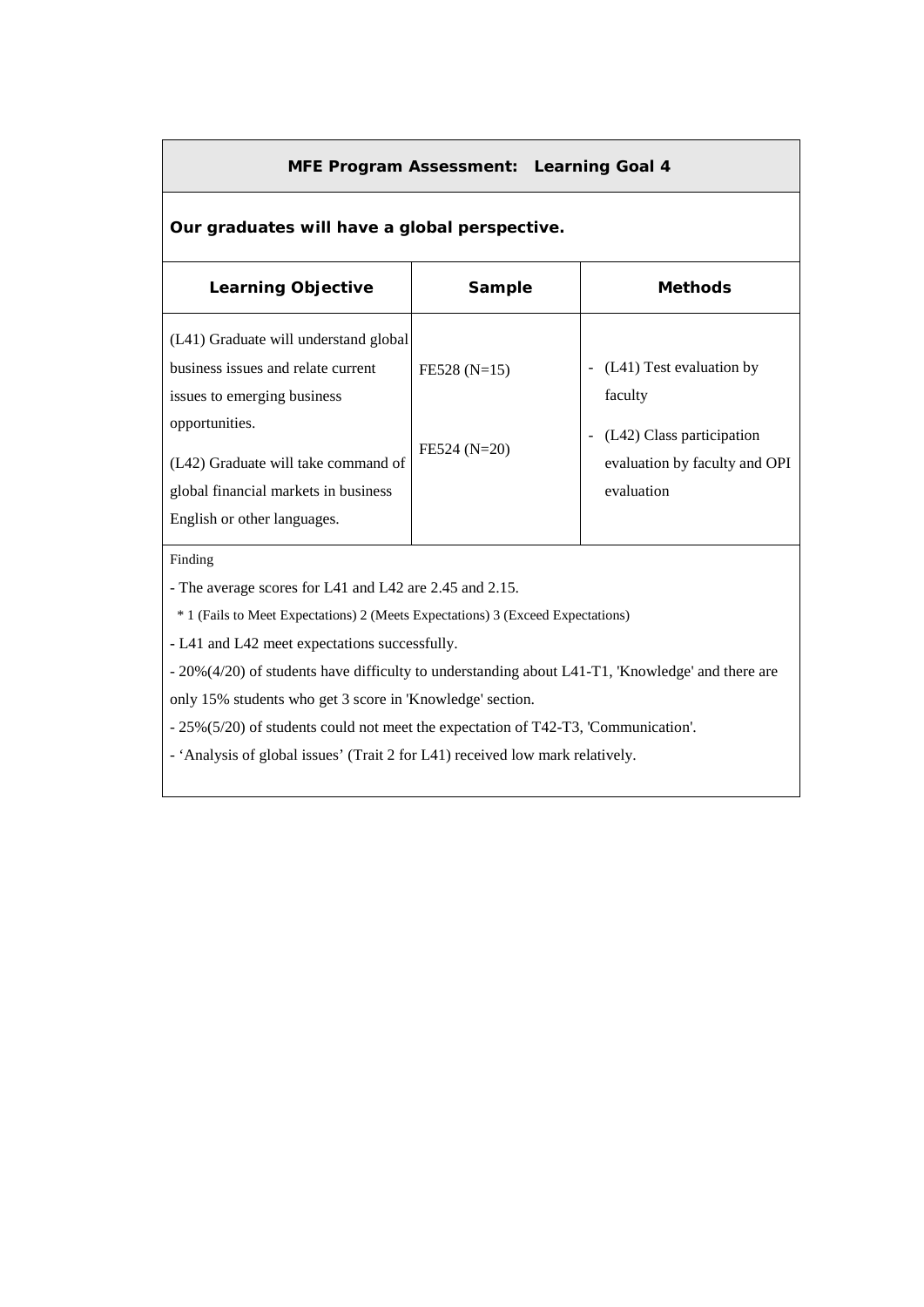|                | Assessment Learning Goal L1 |                |                |                |                |                |                |                |                |                |                |                |
|----------------|-----------------------------|----------------|----------------|----------------|----------------|----------------|----------------|----------------|----------------|----------------|----------------|----------------|
|                | L11(FE539)                  |                |                |                |                |                | L12(FE539)     |                |                |                |                |                |
|                | T1                          | T <sub>2</sub> | T <sub>3</sub> | T <sub>4</sub> | T <sub>5</sub> | T <sub>1</sub> | T <sub>2</sub> | T <sub>3</sub> | T <sub>4</sub> | T <sub>5</sub> | T <sub>6</sub> | T <sub>7</sub> |
|                | 3                           | $\overline{2}$ | 1              | 2              | 1              | $\mathbf 0$    | $\mathbf 0$    | $\mathbf{0}$   | $\mathbf 0$    | $\mathbf 0$    | $\mathbf 0$    | $\mathbf 0$    |
| $\overline{2}$ | 6                           | 6              | 9              | 8              | 9              | 23             | 32             | 32             | 32             | 32             | 32             | 32             |
| $\overline{3}$ | 16                          | 17             | 15             | 15             | 15             | 9              | $\mathbf 0$    | $\Omega$       | 0              | 0              | $\mathbf 0$    | $\mathbf 0$    |
| $\mathsf{N}$   | 25                          | 25             | 25             | 25             | 25             | 32             | 32             | 32             | 32             | 32             | 32             | 32             |
| Avg            | 2.52                        | 2.6            | 2.56           | 2.52           | 2.56           | 2.28           | 2              | 2              | 2              | 2              | $\overline{c}$ | 2              |
| Avg_t          |                             |                | 2.31           |                |                |                | 2.04           |                |                |                |                |                |

# *Data Analysis and Results*

\* Criteria: 1 (Fails to Meet Expectations) 2 (Meets Expectations) 3 (Exceeds Expectations)

\* Unit: person (point)

| Assessment Learning Goal L2 |      |                |                |                |                |      |                |                |                |  |
|-----------------------------|------|----------------|----------------|----------------|----------------|------|----------------|----------------|----------------|--|
|                             |      |                | L21(FE502)     | L22(FE502)     |                |      |                |                |                |  |
|                             | T1   | T <sub>2</sub> | T <sub>3</sub> | T <sub>4</sub> | T <sub>5</sub> | T1   | T <sub>2</sub> | T <sub>3</sub> | T <sub>4</sub> |  |
| $\mathbf{1}$                | 1    | $\overline{c}$ | 2              | 2              | 4              | 2    | 2              | 1              |                |  |
| $\overline{2}$              | 20   | 21             | 27             | 25             | 20             | 25   | 22             | 17             | 22             |  |
| 3                           | 30   | 28             | 22             | 24             | 27             | 24   | 27             | 33             | 28             |  |
| N                           | 51   | 51             | 51             | 51             | 51             | 51   | 51             | 51             | 51             |  |
| Avg                         | 2.57 | 2.51           | 2.39           | 2.43           | 2.45           | 2.43 | 2.49           | 2.63           | 2.53           |  |
| Avg_t                       |      |                | 2.47           |                |                |      |                | 2.52           |                |  |

\* Criteria: 1 (Fails to Meet Expectations) 2 (Meets Expectations) 3 (Exceeds Expectations)

\* Unit: person (point)